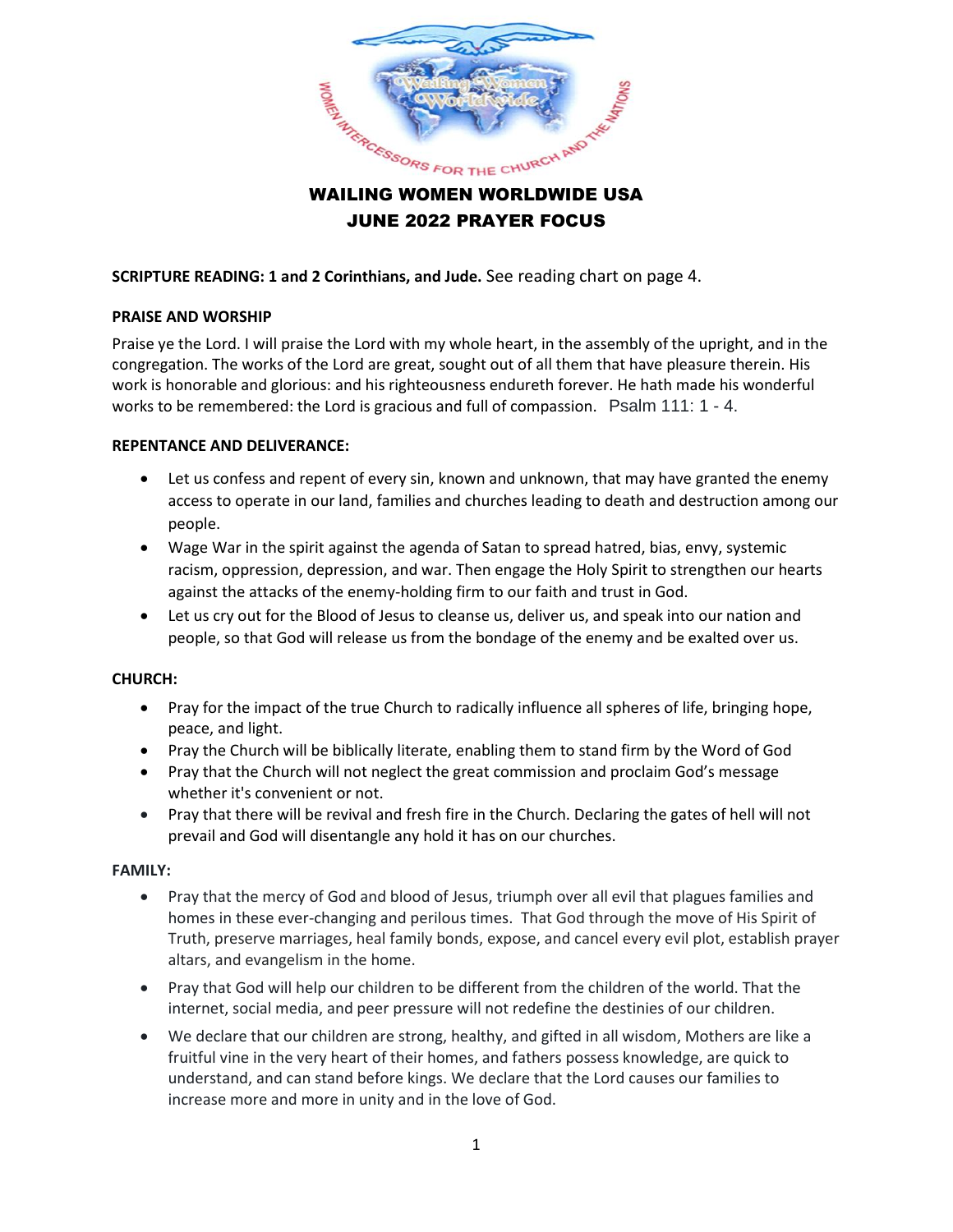## **GOVERNMENT**

- Let us pray for our President, Vice President, all other government leaders, and their families that they would have a revelation of the love of Christ, a healthy balance between office and family.
- Pray for Bi-partisan cooperation in our legislative team for the wellbeing and wholeness of the United States of America.
- Pray earnestly for divine wisdom in their decision making concerning the diverse and compelling issues facing the nation.
- Pray that every other god that is seated on the throne of America will be unseated and the King of Kings will take his place and rule as the God of all, the President general of all Nations.

# **NATIONS & ISRAEL**

- Ask the Lord to remove the covering cast that has been put upon people and nations that their eyes may be opened to the truth of God's Word. Pray against the delusion of the mind, that every spirit of deception that have lead men astray will be broken and the nations will come into the saving grace of Jesus Christ
- Frustrate every satanic agenda to put nations under bondage. Let God raise advocates for Nations that will pursue the good of the land and its people. Come against turmoil, hatred and strife that is driving wars and persecution in the nations
- Restrain the powers of the tyrant, so the message of the gospel will go forward before the end times.
- Pray that Israel shall not be besieged by her adversaries. Ask the Lord to fortify her gates and bring peace to her borders.

## **WAILING WOMEN WORLDWIDE**

- Lord have mercy on us and shut the door on untimely death among Wailing Women Worldwide and our families.
- Help us to have genuine love for each other in Wailing Women.
- Lord help us to be the frontline intercessors, warring for the souls of our children and families, tearing down the walls of evil
- Pray into the USA National Conference in Ohio, June 15-19; Wailing Daughters and Sons Conference in New Jersey, June 30-July 2, and the International Conference in Nigeria, August 7-13.

# We Declare:

This is a season of walking closely with your Holy Spirit. We will be attentive and obedient to keep the harvest during this season of planting and tending to your garden. Our love will be intentional as we pray and serve our God. We are 11<sup>th</sup> hour workers tending to souls, we will be faithful, committed laborers for our God. In Jesus Name Amen.

**SCRIPTURE REFERENCE FOR PRAYER POINTS: Repentance**: Matthew 11:12, Psalms 27 **Church**: Matthew 28:18-19; Isaiah 61:1-3, 2 Timothy 4:2, Psalms 85:6, 80:19; Isaiah 57:15 **Government:** Psalm 21:1 **Nations:** Matthew 24:6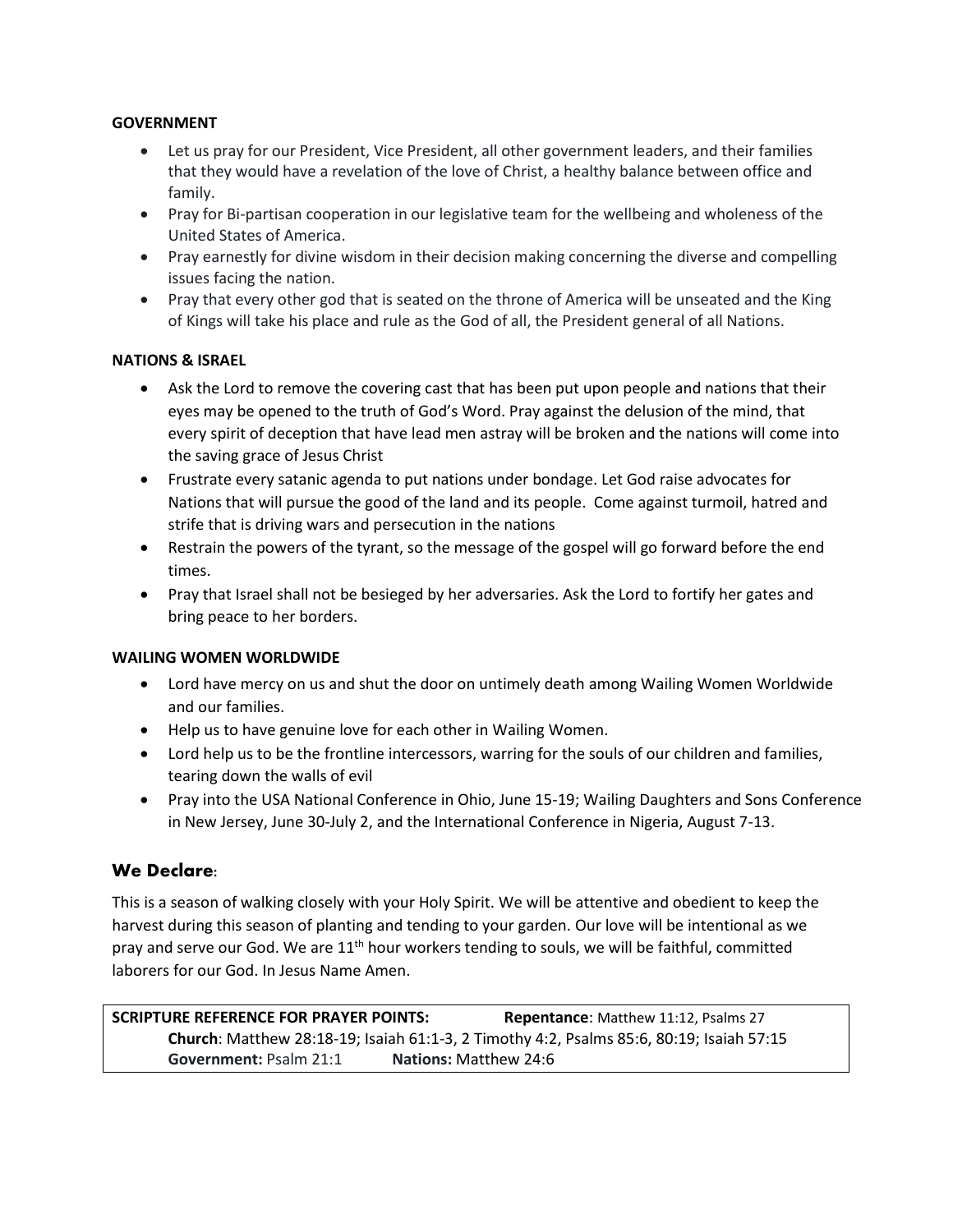#### **SONG OF THE MONTH**

#### **WAILING WOMEN ANTHEM**

## **Wailing Women Anthem**

Wailing Women of the Nations Gather round for battle till it's won Wailing Women of the Nations Gather round for battle till it's won.

## Chorus:

We have our armour on Our sword and shield We speak that truth in love Our words go forth As mighty seed A Global Army force

We're commissioned From the Father Go and fight this battle till it's won Wailing Women of the Nations Gather round for battle till it's won

Wailing Women of the Nations We will give God no rest until we're done

We will give God no rest until we're Done

# Wailing Women Anthem - French **Hymne des Femmes Pleureuses**

Femmes Pleureuses des nations Rassemblées pour la victoire Femmes Pleureuses des nations

Rassemblées pour la victoire

## Refrain

Portant nos armes L'épée et le bouclier La vérité, l'amour

La Parole est Notre puissance Une force d'armée globale

Commissionnées Par le Père Allez gagner cette bataille Femmes Pleureuses des nations Rassemblées pour la victoire

#### Refrain

Commissionnées Par le Père Allez gagner cette bataille Femmes Pleureuses des nations Point de repos jusqu'à la victoire Femmes Pleureuses des nations Point de repos jusqu'à la victoire Point de repos jusqu'à la victoire Point de repos jusqu'à la victoire